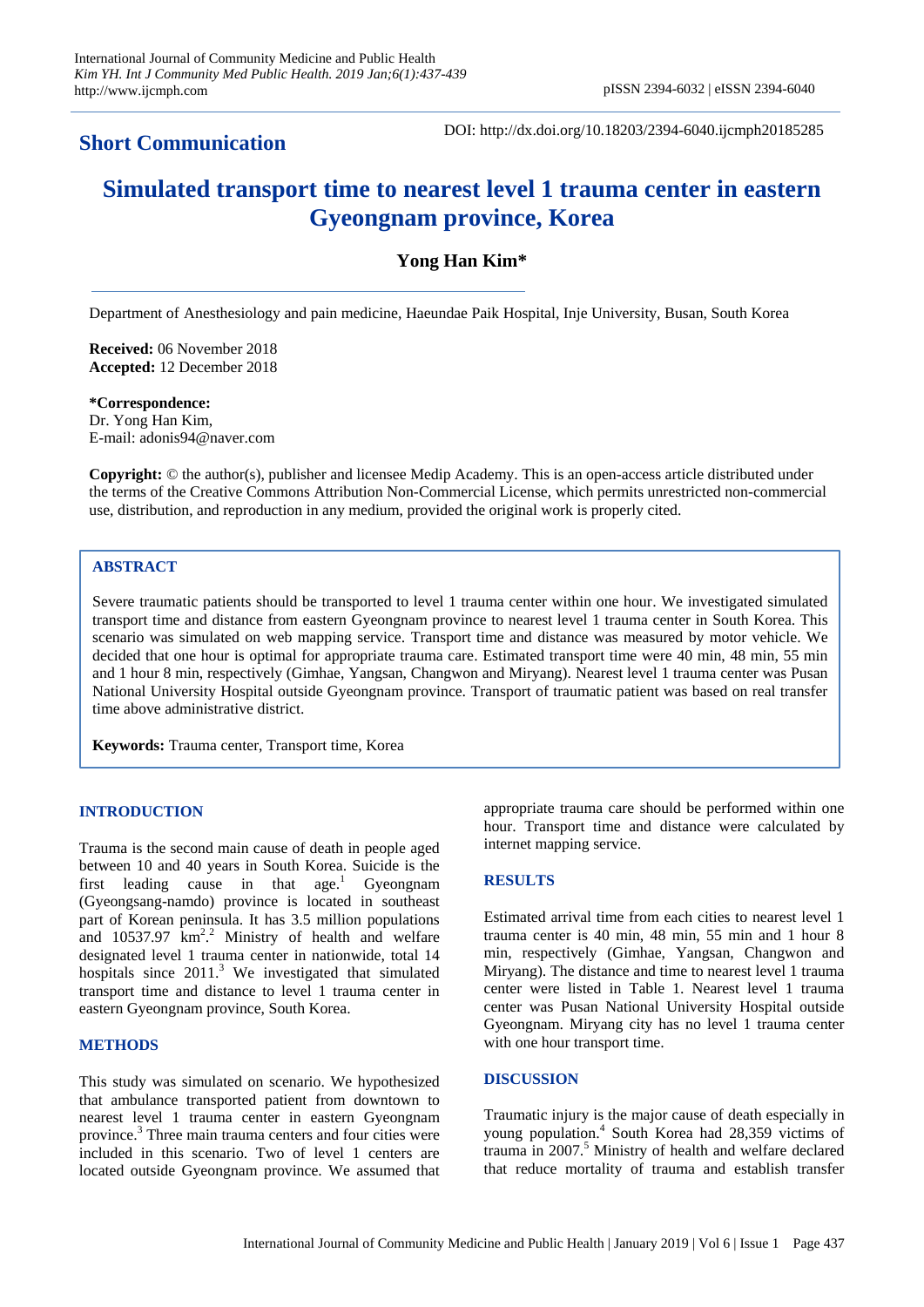system since  $2011<sup>6</sup>$  Gyeongnam province has relatively large territory and population. Gyeongsang national university hospital is the only level 1 trauma center in Gyeongnam province. It is located in Jinju city, western part of Gyeongnam province. Eastern region of Gyeongnam is concentrated in factories and workers. Therefore, lots of accidents happened from industrial complex. Level 2 or 3 trauma center is not suitable for these severe injured patients. The Injury Severity Score (ISS) is commonly used for access of traumatic patient.<sup>7</sup>

# **Table 1: The simulated transport time and distance from city to level 1 trauma center in eastern Gyeongam province.**

| <b>City</b>     | <b>Population</b> | Level 1 trauma center  | <b>Distance</b> (kilometers) | <b>Expected transport time</b> |
|-----------------|-------------------|------------------------|------------------------------|--------------------------------|
| <b>Changwon</b> | 1,072,657         | Gyeongsang Univ. Hosp. | 69.67                        | 1 hour 6 min                   |
|                 |                   | Ulsan Univ. Hosp.      | 101.89                       | 1 hour $52 \text{ min}$        |
|                 |                   | Pusan Univ. Hosp.      | 40.44                        | $55 \text{ min}$               |
| <b>Gimhae</b>   | 551,450           | Gyeongsang Univ. Hosp. | 92.16                        | 1 hour $12 \text{ min}$        |
|                 |                   | Ulsan Univ. Hosp.      | 79.96                        | 1 hour $25 \text{ min}$        |
|                 |                   | Pusan Univ. Hosp.      | 24.09                        | $40 \text{ min}$               |
| Yangsan         | 345,055           | Gyeongsang Univ. Hosp. | 105.47                       | 1 hour $25 \text{ min}$        |
|                 |                   | Ulsan Univ. Hosp.      | 64.10                        | 1 hour $10 \text{ min}$        |
|                 |                   | Pusan Univ. Hosp.      | 32.77                        | $48 \text{ min}$               |
| <b>Mirvang</b>  | 109.599           | Gyeongsang Univ. Hosp. | 91.93                        | 1 hour $32 \text{ min}$        |
|                 |                   | Ulsan Univ. Hosp.      | 81.95                        | 1 hour $46 \text{ min}$        |
|                 |                   | Pusan Univ. Hosp.      | 61.56                        | 1 hour 8 min                   |

The causes of trauma are various like falls, burn, blast, gunshot and unintentional motor vehicle injury.<sup>8</sup> Gunshot is extremely rare in South Korea because permission of gun is not common.

Many nuclear reactors are operated for electrical demand in South Korea.<sup>9</sup> Gori nuclear power plant is 15km far from eastern Gyeongnam province border.<sup>10</sup> This region could be influenced in case of accident. Eastern Gyeongnam province is close to Haeundae beach, famous tourist destination.<sup>11</sup> Various traumatic emergency could happen in eastern Gyeongnam province.

We suggest three kinds of solution for this problem.

First, additional level 1 trauma center is constructed in eastern Gyeongnam province. This is most ideal, but it requires plenty of budgets for medical personnel, equipment, and device.

Second, minimize transport time by efficient traffic access. For example, establish rescue system or road condition.

Third, transport the patient to neighborhood province regardless of administrative district. This is most cost effective way. Local government should collaborate to share their resources.

# **CONCLUSION**

Eastern Gyeongnam province has no optimal level 1 trauma center within one hour transport. Therefore, additional trauma center or collaboration with nearby region is necessary.

*Funding: No funding sources Conflict of interest: None declared Ethical approval: Not required*

# **REFERENCES**

- 1. World Health Organization. Available at: http://www.who.int/en. Accessed on 3 June 2018.
- 2. Available at: https://en.wikipedia.org/wiki/South\_ Gyeongsang\_Province. Accessed 27 October 2018.
- 3. Available at: http://www.mohw.go.kr/react/sch/ index.jsp. Accessed 25 Oct 2018.
- 4. Alberdi F, García I, Atutxa L, Zabarte M. Epidemiology of severe trauma. Med Intensiva. 2014;38(9):580-8.
- 5. Available at https://news.sbs.co.kr/news/endPage. do?news\_id=N1004854244. Accessed 29 October 2018.
- 6. Available atL http://www.trauma.or.kr. Accessed 31 October 2018.
- 7. Baker SP, O'Neill B, Haddon W, Long WB. The Injury Severity Score: a method for describing patients with multiple injuries and evaluating emergency care. J Trauma. 1974;14:187-96.
- 8. Barbieri P, Gomez DH, Mahoney PF, Pratesi P, Grande CM. Mechanisms and demographics in trauma. In: Smith CE, ed. Trauma Anesthesia. New York: Cambridge, 2008;1:1-8.
- 9. Kim YH. Nuclear power: is it blessing or disaster in East Asia? Iranian J Publ Health. 2012;41(6):105.
- 10. Kim HJ, Kim YH. Simulated transport time and distance from nuclear power plant to nearest university hospital in Korea. Int J Community Med Public Health. 2017;4(9):3485-7.